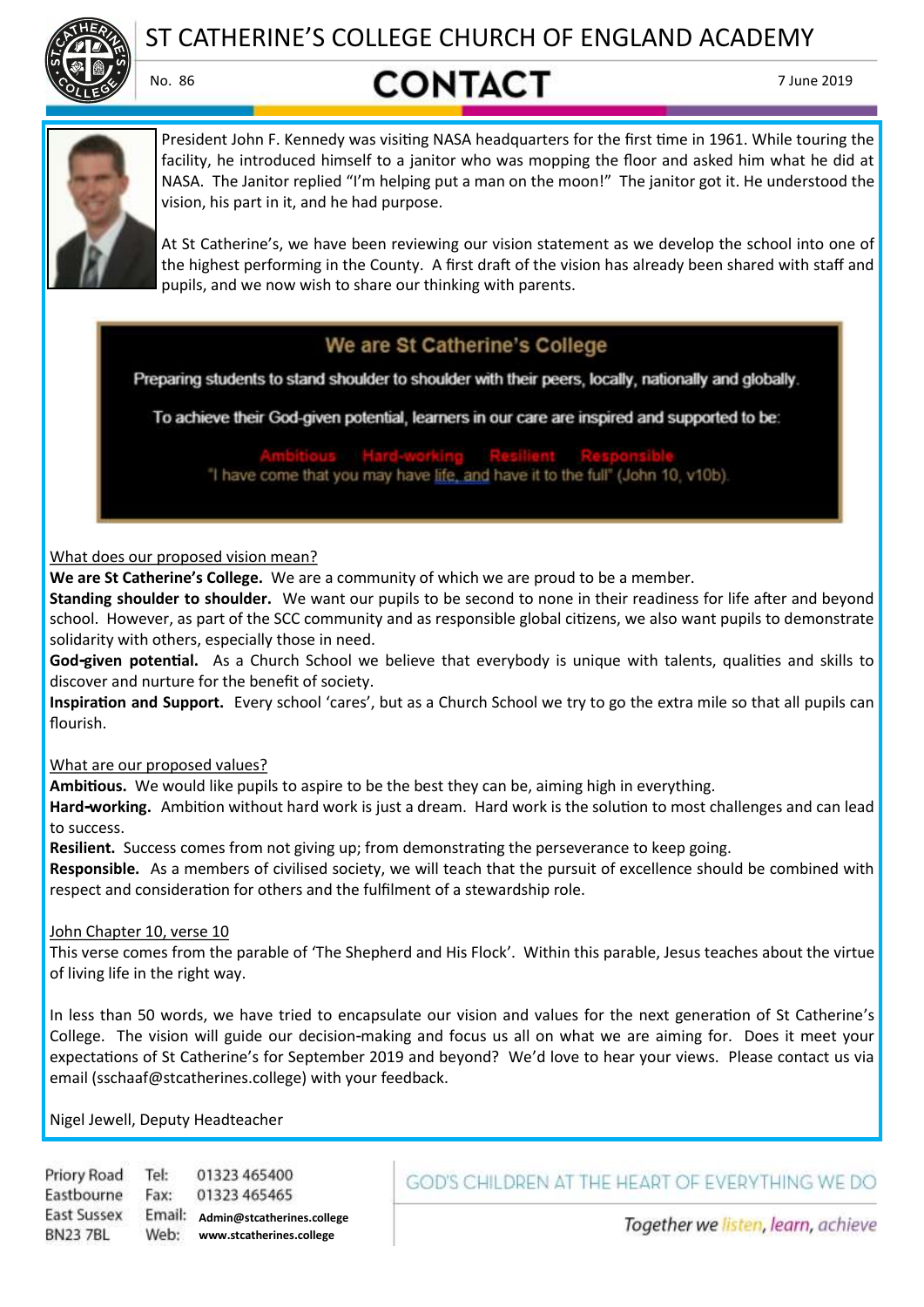#### UNIFORM EXPECTATIONS

We all know that being a young person can have its challenges. Unfortunately, these days, these are compounded by continual messages that young people are receiving from the media.

In terms of image, we are very conscious about students feeling pressured to conform to unrealistic expectations from the media; this is one of the reasons why we have clear rules regarding uniform. One of our key concerns is around the shortening of skirts. You may be aware of other schools that have gone down the line of banning skirts and only allowing students to wear trousers. Fortunately, we are only finding skirts being rolled up by a small cohort of students, however, we do feel the need to amend our current rules. Therefore, if a student is found to have rolled their skirt shorter three times in any one term, we will be requesting that they wear trousers for the rest of that term.

We want to thank you for your ongoing support as the vast majority of our students always look immaculate in their school uniform. If you have any questions or concerns please do not hesitate in contacting me.

#### EARLY CLOSURES

**Friday 14 June:** We say farewell to Year 11 after their final exam. School will be closing at 1.30pm for Years 7 to 10.

**Monday 24 June:** There is staff training and 2019-20 development planning for staff from 2.30pm until 5.30pm. School will be closing at 2.15pm for pupils.

**Tuesday 23 July—Last Day of Term:** School will finish at 1.30pm on this day.

DATES FOR YOUR DIARY

May

- 20 Y8 HPV Immunisations
- 24 Last Day of Term 5

June

- 3 First Day of Term 6
- 14 Town Sports
- 14 Early Closure, 1.30pm
- 17-21 Y10 Work Experience Week
- 24 Early Closure, 2.15pm

#### July

- 1-5 Y8 Bushcraft Camp Trip
- 1 Y6 Familiarisation Day
- 2 Y6 Taster Day
- 9 Summer Concert, 6.30pm in the School Hall
- 12 Sports Day
- 23 Last Day of Term 6

#### ECO COMMITTEE'S FIRST FORMAL MEETING

A report from Mrs Pavey:

On Tuesday, our newly formed Eco Committee met with Mr Berhane, parents, governors and the Site manager to discuss their ideas of how to improve the school environment. We discussed the current issues with recycling, tree planting and an allotment. Waste is a big issue within the school and we would like to encourage parents to think about the products that they send in as part of packed lunches. If more reusable bottles and containers can be used, that would reduce the amount of waste brought into the school considerably. The meeting was a success and we have lots of plans to get



## Solomon Berhane, Headteacher **UK'S FIRST UN ACCREDITED LEAD TEACHERS IN CLIMATE CHANGE**



Mrs Pavey, Head of Geography, was recently interviewed on sky news for being one of the first to complete an online course, provided by

the UN, on climate change. The modules she studied were climate change and children, climate change and gender, climate change and cities, climate change and human health and climate change international legal regime. Mrs Pavey hopes to take this knowledge to help students learn about climate change in all subjects and to help get them thinking about how they can make a difference.

#### YEAR 10 PUPIL TO STAR IN WIZARD OF OZ



Take lote

> Year 10 pupil, Olivia, auditioned successfully for the part of Tin Man in The Talentz adaption of Wizard of Oz. She will be performing at the Edinburgh Fringe Festival from 19-26 August. Over 80 children auditioned

between the ages of 13-18, for just 22 places. Olivia is extremely thrilled to have been chosen. We wish her the best of luck for this role and others in the future. Well done, Olivia!